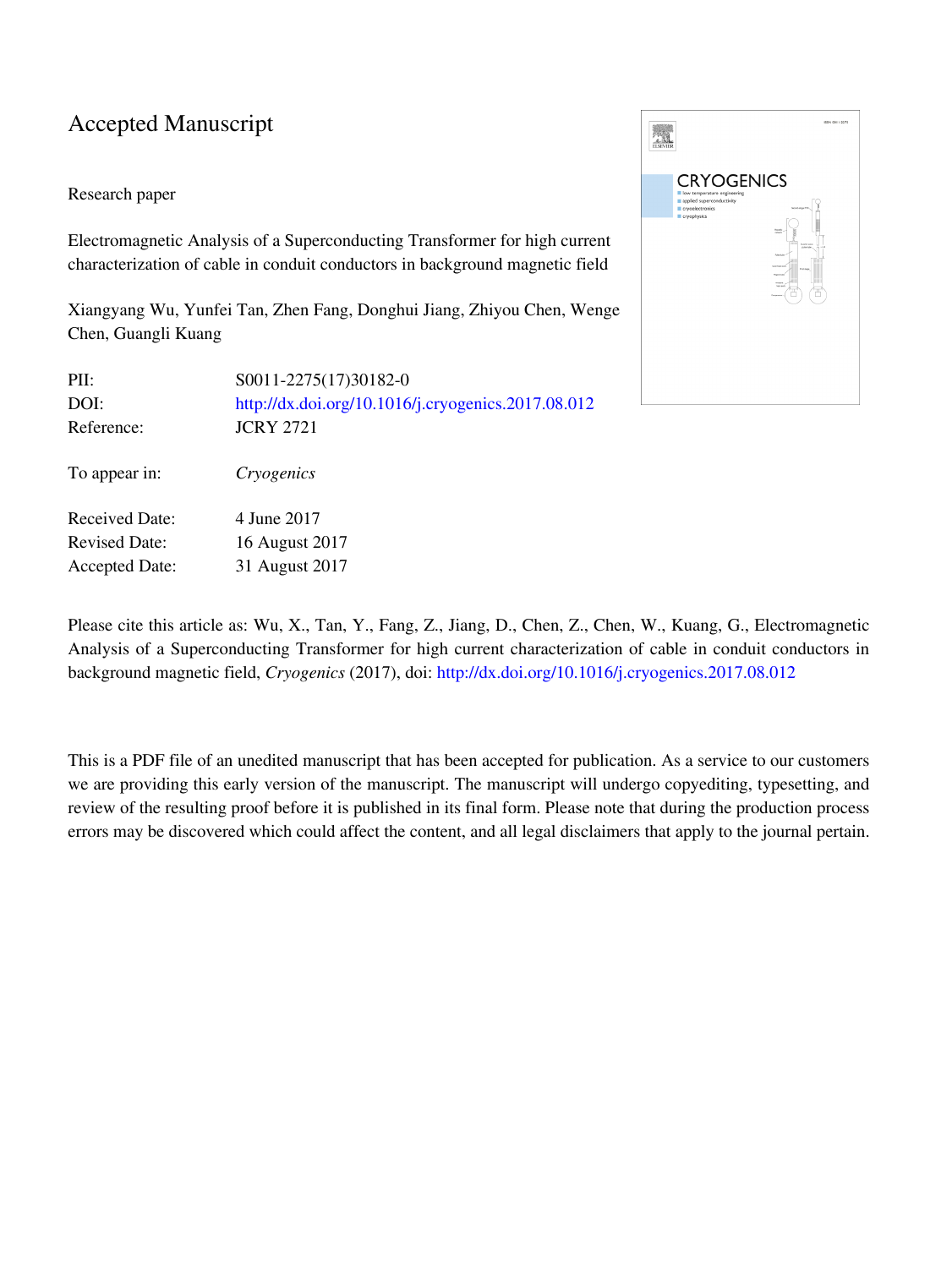# **ACCEPTED MANUSCRIPT**

## **Electromagnetic Analysis of a Superconducting**

# **Transformer for high current characterization of cable in**

## **conduit conductors in background magnetic field**

Xiangyang Wu<sup>1,2</sup>, Yunfei Tan<sup>2</sup>, Zhen Fang<sup>1,2</sup>, Donghui Jiang<sup>2</sup>, Zhiyou Chen<sup>2</sup>, Wenge Chen<sup>2</sup>,

Guangli Kuang<sup>2</sup>

Corresponding author: Yunfei Tan [tanyf@ipp.ac.cn](mailto:tanyf@ipp.ac.cn)

<sup>1</sup>High magnetic Field Laboratory, Hefei Institutes of Physical Science, Chinese Academy of Sciences, Hefei 230031, China

<sup>2</sup>University of Science and Technology of China, Hefei 230026, China

### **Abstract**

A large cable-in-conduit-conductor (CICC) test facility has been designed and fabricated at the High Magnetic Field Laboratory of the Chinese Academy of Sciences (CHMFL) in order to meet the test requirement of the conductors which are applied to the future fusion reactor. The critical component of the test facility is an 80 kA superconducting transformer which consists of a multi-turn primary coil and a minor-turn secondary coil. As the current source of the conductor samples, the electromagnetic performance of the superconducting transformer determines the stability and safety of the test facility. In this paper, the key factors and parameters, which have much impact on the performance of the transformer, are analyzed in detail. The conceptual design and optimizing principles of the transformer are discussed. An Electromagnetic-Circuit coupled model built in ANSYS Multiphysics is successfully used to investigate the electromagnetic characterization of the transformer under the dynamic operation condition.

Keywords: design; optimizing; electromagnetic analysis; superconducting transformer

### **1. Introduction**

In order to satisfy the test requirements of the superconducting cables, a large CICC test facility has been developed at the High Magnetic Field Laboratory of the Chinese Academy of Sciences, depending on the superconducting magnet of a 40 T hybrid magnet [1]. The main specifications of the test facility are shown in table 1 and the schematic of the test facility is shown in figure 1[2]. A superconducting transformer generating currents up to 80 kA is applied